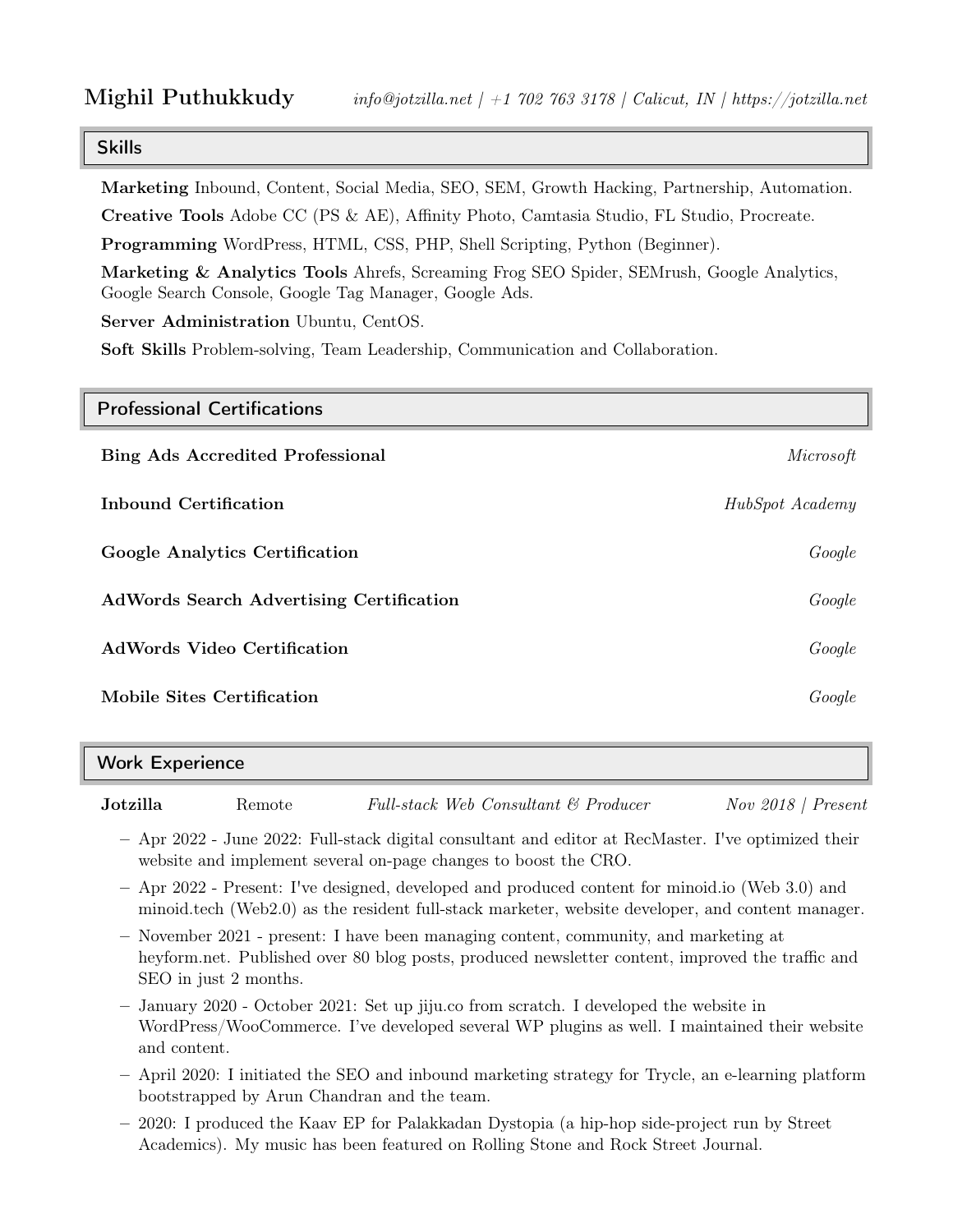- March 2019 September 2020: I was responsible for setting up dedicated servers, enabling cron jobs, and managing WordPress website migrations for North Route. I've optimized, migrated, and maintained sites likeRelevantChinaJobs.com, citilinks-group.com, experiencetibet.org, dagen.ee, aboutasia.nl, etc., on behalf of North Route.
- Chenduliving.com: Redesigned and managed the chengduliving.com forum platform as a developer, and I've been their social media curator since 2018. We've shut down the forum platform in 2020.
- 2018 2021: Optimized, migrated, and maintained chengduhouserent.com and chongqing-rent.com
- 2017: Scaled the growth of Labex. Backed by China's tech giant Alibaba, Labex is a MOOC platform that provides hands-on coding lessons. I improved their conversion rate from 0 to 10,000 in a span of 30 days. I also maintained their website, social media accounts, communities, and managed the influencer outreach campaigns.

## Signalsiren, m1qnet, @thedeadauthor, and Xonikk Global Independent Music Artist Jan 2013 | Present

- Indie music production, sound design and arrangement.
- Released one LP, two EPs and few compilations.
- Produced one EP for Palakkadan Dystopia.
- Got recognized by Rolling Stone in 2020.
- Nominated for VIMA India 2014 Awards.

**ugChain** Chengdu, China *Overseas Operations & Digital Marketing Manager* Nov 2017 | Nov 2018

- Dealt with the overseas digital strategy and PR.
- The webmaster of ugchain.org and sister projects.
- Translate documents every now and then (Chinese to English).
- Actively worked on improving social communities.

| ${\rm 10bit}$ | Chengdu, China | SEO Team Leader | Jun 2015   Jan 2017 |
|---------------|----------------|-----------------|---------------------|
|---------------|----------------|-----------------|---------------------|

- Implemented link building campaigns in coordination with SEO goals.
- Assisted in the development and execution of communication/content strategies via social communities in coordination with SEO goals.
- Monitored and administered web analytics dashboards, reports, and key reporting tools, and point out key areas of importance in accordance with campaign goals.
- Monitored and evaluated search results and search performance across the major search channels.
- Improved IObit's product keyword rankings and overall traffic.

#### **Acodez IT Solutions** Kozhikode, India SEO Analyst Sep 2013 | Jun 2015

- I was responsible for implementing SEO and social media strategies for clients and in-house projects.
- Improved the traffic of Acodez.in.  $54.97\%$  + sessions and  $39.89\%$  + page views between Sep 28, 2013 and Feb 28, 2014.
- Put them on top of the SERP for "web design India" search query
- Authored a lot of blog posts from Sep 2013 to June 2015 but few are considered ghost blogging since I posted them under dev/designer monikers.

Infinite Open Source Solutions Kozhikode, India In-House SEO Analyst Mar 2013 | Jul 2013